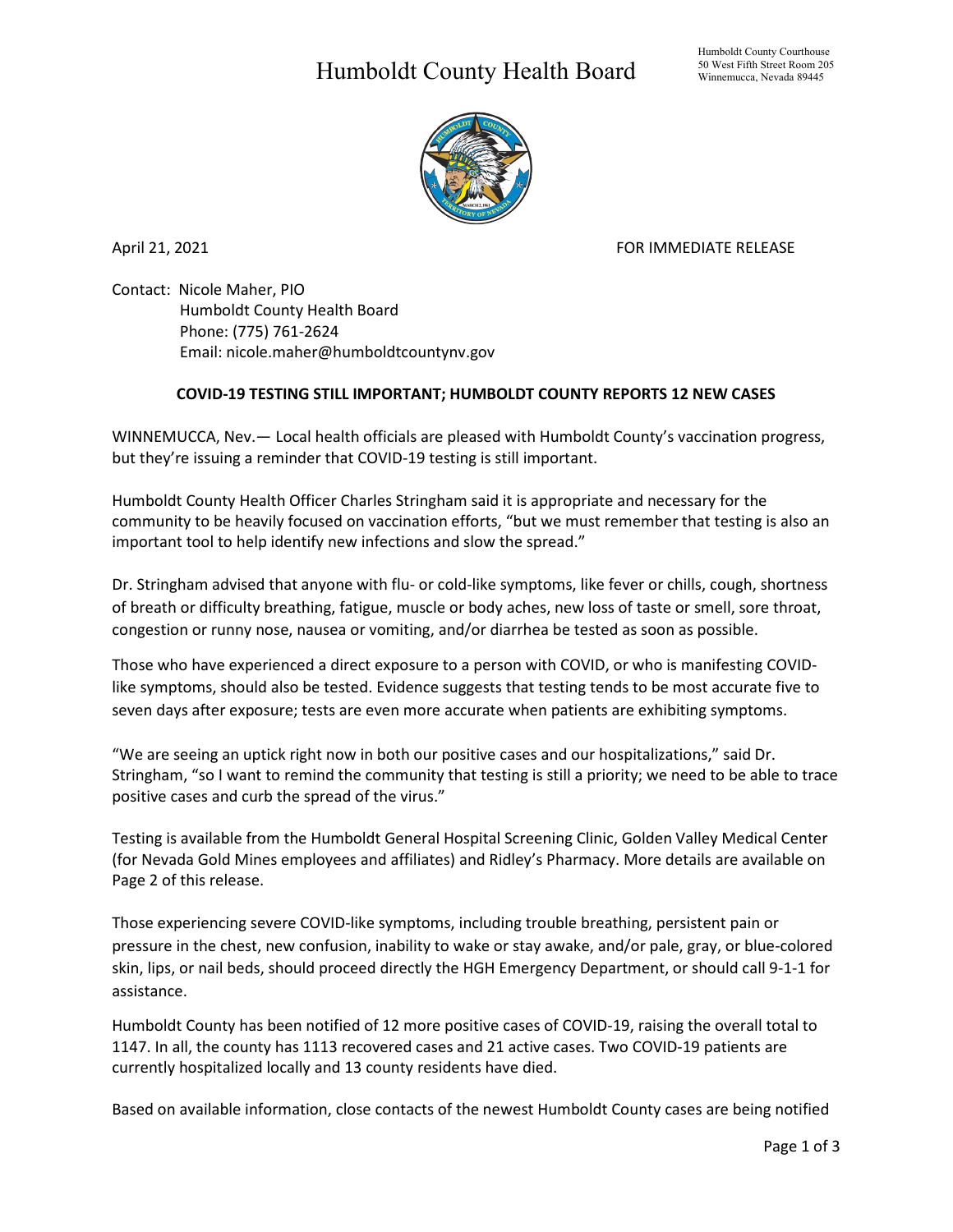and are following self-isolation procedures to prevent community spread of the virus.

| Case $#$ | <b>Gender</b> | <b>Age Range</b> | <b>Contact</b>            | <b>Status</b>  |
|----------|---------------|------------------|---------------------------|----------------|
| 1147     | Woman         | 50s              | Investigation in progress | Self-isolating |
| 1146     | Woman         | 20s              | Investigation in progress | Self-isolating |
| 1145     | Female        | Teen             | Investigation in progress | Self-isolating |
| 1144     | Female        | Teen             | Investigation in progress | Self-isolating |
| 1143     | Woman         | 60s              | Investigation in progress | Self-isolating |
| 1142     | Man           | 60s              | Investigation in progress | Self-isolating |
| 1141     | Woman         | 20s              | Investigation in progress | Self-isolating |
| 1140     | Female        | Teen             | Investigation in progress | Self-isolating |
| 1139     | Woman         | 30 <sub>s</sub>  | Investigation in progress | Self-isolating |
| 1138     | Woman         | 50s              | Investigation in progress | Self-isolating |
| 1137     | Woman         | 30 <sub>s</sub>  | Investigation in progress | Self-isolating |
| 1136     | Woman         | 50s              | Investigation in progress | Self-isolating |

Brief summary information of Humboldt County's latest cases follows:

To prevent the spread of COVID-19 in Humboldt County:

- Wear a mask around anyone not of the same household.
- Maintain 6 feet of distance from non-household members at all times.
- Wash hands often with soap and water for at least 20 seconds. If soap and water are not available, use an alcohol-based hand sanitizer.
- Self-isolate following a known exposure, or while waiting for COVID-19 results.
- Stay informed. The COVID-19 situation is changing frequently. Up-to-date information is available on the Centers for Disease Control and Prevention (CDC) [website.](http://www.cdc.gov/coronavirus/2019-ncov/index.html)

COVID-19 testing locations in Humboldt County include:

- **Humboldt General Hospital Screening Clinic** Offers drive-thru screening for asymptomatic persons from 8 a.m. to 5 p.m. Monday through Friday (closed from noon to 1 p.m. for lunch), and byappointment screening with a provider for symptomatic persons from 8 a.m. to 8 p.m. Monday through Wednesday (closed from noon to 1 p.m. for lunch; call 775-623-5222, ext. 1379 to schedule an appointment). Located at 51 E. Haskell Street, across from Humboldt General Hospital.
- **Golden Valley Medical Center** Private clinic serving Nevada Gold Mines offers screening for asymptomatic and symptomatic persons. Call (775) 625-4653 for an appointment.
- **Ridley's Pharmacy** Offers in-vehicle, self-administered asymptomatic and symptomatic testing. Go [here](https://www.doineedacovid19test.com/Winnemucca_NV_1098.html) and follow the prompts to schedule an appointment.
- **HGH Emergency Department**  Those who experience severe COVID-like symptoms should go directly to the HGH Emergency Department, which is open 24 hours a day, or call 9-1-1 for emergency assistance.

Local COVID-19 information is available in Spanish [@CovidEspanol.](https://www.facebook.com/CovidEspanol) Humboldt County COVID-19 updates and information are available in English at [@HumboldtCountyNV,](https://www.facebook.com/humboldtcountynv) at [www.hcnv.us](http://www.hcnv.us/) and at The Humboldt [County Report.](https://spark.adobe.com/page/llU1h2xbgNKeR/)